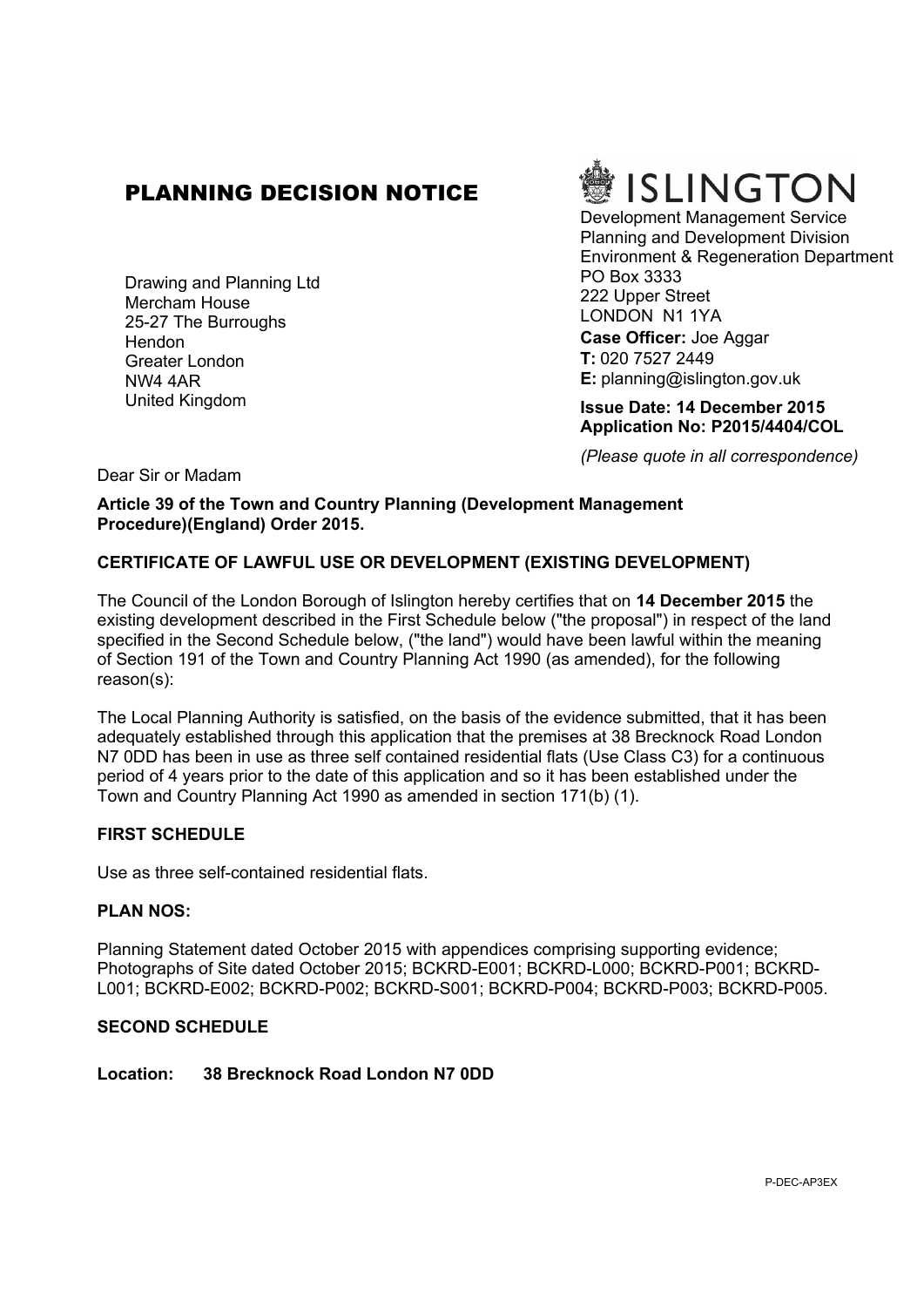Yours faithfully

arcs

**KAREN SULLIVAN SERVICE DIRECTOR - PLANNING AND DEVELOPMENT AND PROPER OFFICER**

Your attention is drawn to any **INFORMATIVES** that may be listed below.

#### **Notes**

- 1. This certificate is issued solely for the purpose of Section 191 of the Town and Country Planning Act 1990 (as amended).
- 2. It certifies that the development specified in the First Schedule taking place on the land described in the Second Schedule was lawful, on the specified date and, thus, was not liable to enforcement action under Section 172 of the 1990 Act on that date.
- 3. This certificate applies only to the extent of the development described in the First Schedule and to the land specified in the Second Schedule. Any development which is materially different from that which already has planning permission or which differs from that described or which relates to other land may render the owner liable to enforcement action.
- 4. The effect of the certificate is also qualified by the proviso in Section 192(4) of the 1990 Act, as amended, which states that the lawfulness of a described use or operation is only conclusively presumed where there has been no material change, before the use is instituted or the operations begun, in any of the matters relevant to determining such lawfulness.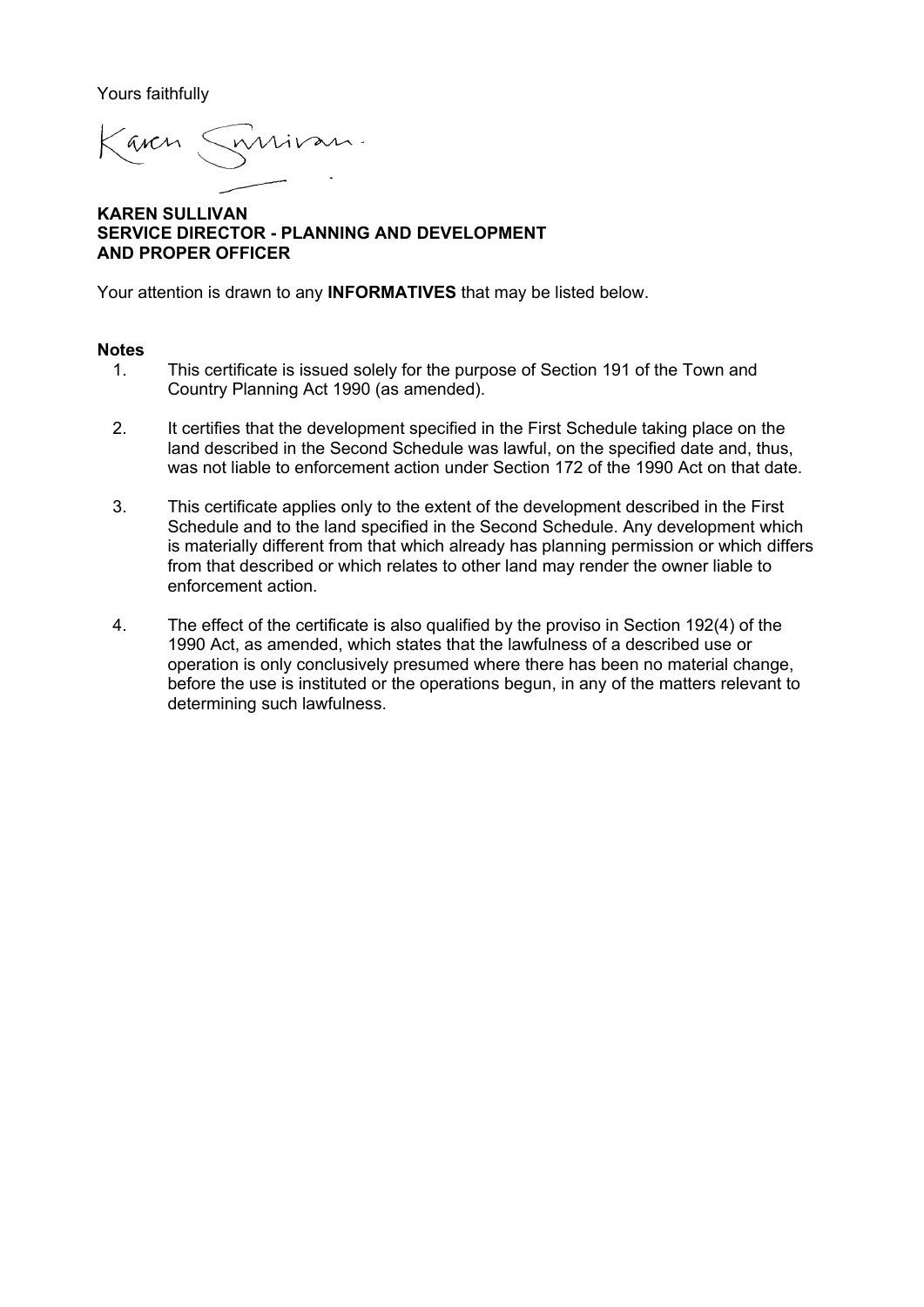# SUBSEQUENT REQUIREMENTS FOLLOWING THE GRANT OF PERMISSION

## **1. The Building Acts and Building Regulations**

To ensure compliance with the Building Acts and Building Regulations, you should contact the Building Control Service regarding the development and any intended works. T: 020 7527 5999 E: [building.control@islington.gov.uk](mailto:building.control@islington.gov.uk)

## **2. Street Naming and Numbering**

If the development results in changes to any postal address or addresses on the site you should contact the Street Naming and Numbering section. Failure to do so can result in delays to conveyancing, the connection of services or the initiation of postal deliveries. T: 020 7527 2245 / 2611

E: [addressmanagement@islington.gov.uk](mailto:addressmanagement@islington.gov.uk)

## **3. Environmental Health, Trading Standards and Licensing**

You may need to comply with various Acts and therefore you should contact Commercial and/or Residential Environmental Health and/or Trading Standards and/or Licensing. The Licensing Team deal with premises that sell alcohol, provide entertainment, late night refreshment, gambling and special treatments such as beauty therapies, tattoos and saunas.

- T: 020 7527 3186 (Commercial/Residential/Trading Standards)
- T: 020 7527 3031 (Licensing)
- E: [Street.Trading@islington.gov.uk](mailto:Street.Trading@islington.gov.uk) [Licensing@islington.gov.uk](mailto:Licensing@islington.gov.uk) [Residential.Envh@islington.gov.uk](mailto:Residential.Envh@islington.gov.uk) [Commercial.Envh@islington.gov.uk](mailto:Commercial.Envh@islington.gov.uk)

## **4. Inclusive Design and Access for Disabled People**

The London Plan, Islington's Core Strategy and relevant Supplementary Planning Documents and Part M of the Building Regulations require the creation/maintenance of an Inclusive Environment. If you require any further information or advice on the application of the principles of Inclusive Design contact the Inclusive Design officers. Other applicable standards and design guidance are set out in:

- Inclusive Mobility [www.dft.gov.uk/publications/inclusive-mobility](http://www.dft.gov.uk/publications/inclusive-mobility)
- Approved Document M Access to and use of buildings
- $\blacksquare$  Islington's Accessible Housing SPD [http://www.islington.gov.uk/publicrecords/library/Environmental-protection/Publicity/Public](http://www.islington.gov.uk/publicrecords/library/Environmental-protection/Publicity/Public-consultation/2011-2012/(2012-03-03)-Accessible-Housing-SPD-Adopted-March-09.pdf)[consultation/2011-2012/\(2012-03-03\)-Accessible-Housing-SPD-Adopted-March-09.pdf](http://www.islington.gov.uk/publicrecords/library/Environmental-protection/Publicity/Public-consultation/2011-2012/(2012-03-03)-Accessible-Housing-SPD-Adopted-March-09.pdf)
- Islington's Inclusive Landscape Design SPD [http://www.islington.gov.uk/publicrecords/library/Environmental-protection/Quality-and](http://www.islington.gov.uk/publicrecords/library/Environmental-protection/Quality-and-performance/Reporting/2011-2012/(2012-03-03)-Inclusive-Landscape-Design-SPD-January-2010.pdf)[performance/Reporting/2011-2012/\(2012-03-03\)-Inclusive-Landscape-Design-SPD-](http://www.islington.gov.uk/publicrecords/library/Environmental-protection/Quality-and-performance/Reporting/2011-2012/(2012-03-03)-Inclusive-Landscape-Design-SPD-January-2010.pdf)[January-2010.pdf](http://www.islington.gov.uk/publicrecords/library/Environmental-protection/Quality-and-performance/Reporting/2011-2012/(2012-03-03)-Inclusive-Landscape-Design-SPD-January-2010.pdf)
- BS8300:2009 Design of buildings and their approaches to meet the needs of disabled people.

Regardless of any Planning or Building Regulations approval your client and or future occupant may have duties under the Equalities Act 2010 (which supersedes the Disability Discrimination Act). Those duties include to take all reasonable steps to ensure that disabled person experiences no less favourable treatment, which will involve the elimination of obstructive physical features.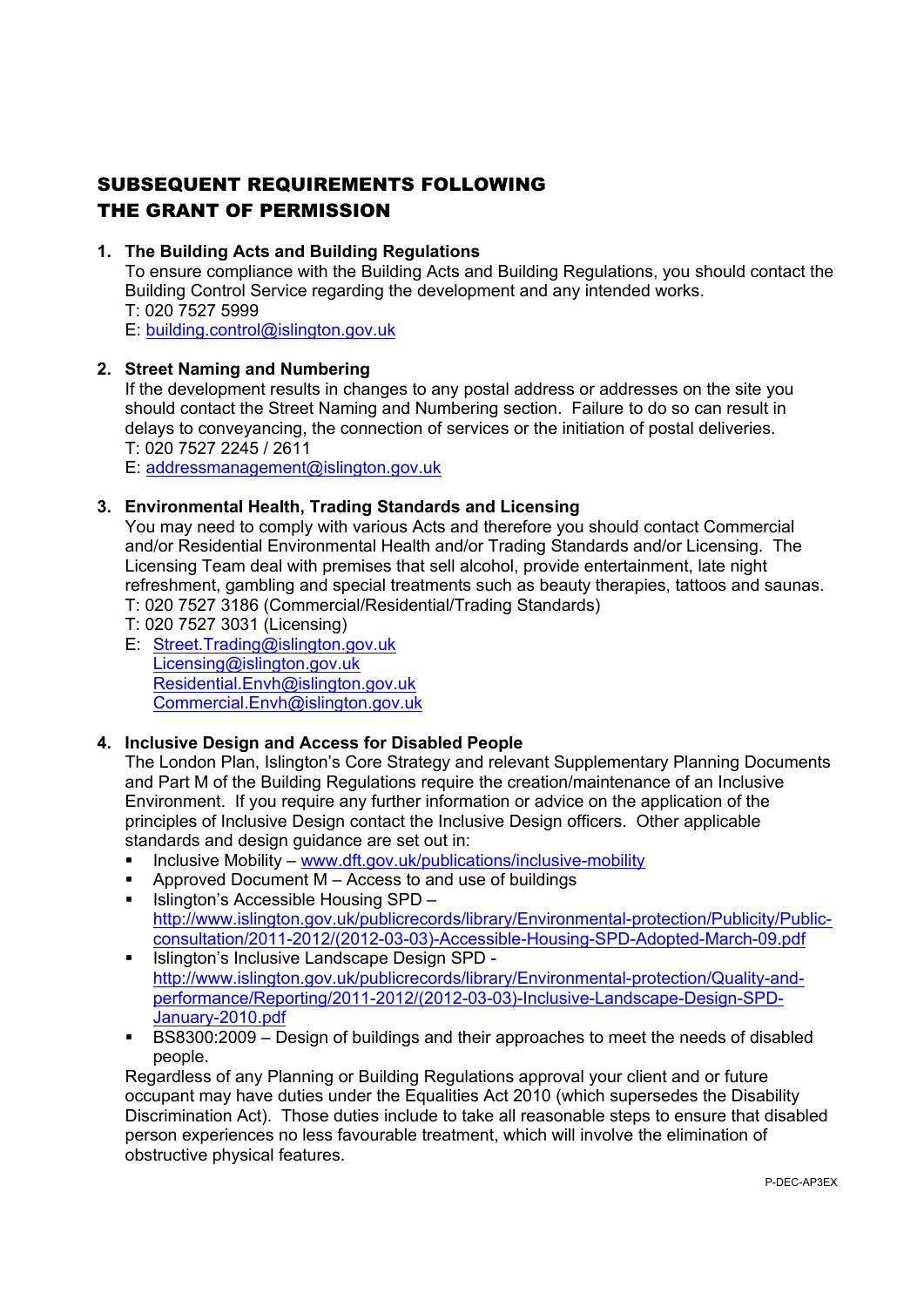T: 020 7527 2394 E: [planning@islington.gov.uk](mailto:planning@islington.gov.uk)

## **5. Highways**

In order to comply with the provisions of the Highways Act, and/or other Highways matters, you should contact Highways Services. Hoardings, scaffolding, skips, overhanging structures, anything on the public highway (tables and chairs for example) are regulated by the Streetworks Team.

T: 020 7527 2000 E: [streetworks@islington.gov.uk](mailto:streetworks@islington.gov.uk)

## **6. Parking Suspensions**

In order to secure parking bays for the sole use of contractors on site, you should contact Parking and CCTV Services.

T: 020 7527 1377/6262/6129

E: [parkingsuspensions@islington.gov.uk](mailto:parkingsuspensions@islington.gov.uk)

## **7. Trees**

Any trees which are the subject of a Tree Preservation Order or within a conservation area may not be lopped, felled, uprooted or wilfully damaged without permission. Should you wish to undertake any such works contact the Tree Service.

T: 020 7527 2417/2150

E: [treeservice@islington.gov.uk](mailto:treeservice@islington.gov.uk)

## **8. Storage and Collection of Refuse**

In order to ensure the intended approach/strategy to refuse, recycling, waste removal is acceptable, you should contact Street Environment Services. T: 020 7527 2000

E: [contact@islington.gov.uk](mailto:contact@islington.gov.uk)

## **9. Nuisance from Construction Work**

Nuisance from demolition and construction works is subject to control under the Control of Pollution Act. The normal approved noisy working hours are:

- 08:00 to 18:00 Monday to Friday
- **08:00 to 13:00 Saturday**
- No work on Sundays and Public Holidays

If you anticipate any difficulty in carrying out construction works other than within normal working hours (above) and by means that would minimise disturbance to adjoining properties then you should contact the Pollution Project Team.

T: 020 7527 7272

E: [pollution@islington.gov.uk](mailto:pollution@islington.gov.uk)

## **10. Fire Precautions**

If you require continued maintenance of fire precautions in existing buildings where no building work is planned contact the London Fire Brigade.

- T: 020 8555 1200 (ext: 59163)
- A: Eastern Command, Fire Safety Department Units 5-6 City Forum City Road, LONDON EC1V 2FB

## **11. Petrol Storage**

To ensure compliance with the Petroleum (Consolidation) Act and for advice on the storage of petroleum spirit or petroleum mixture, you should contact the London Fire and Civil Defence Authority.

- T: 020 8555 1200 (ext: 59163)
- A: Eastern Command, Fire Safety Department Units 5-6 City Forum City Road, LONDON EC1V 2FB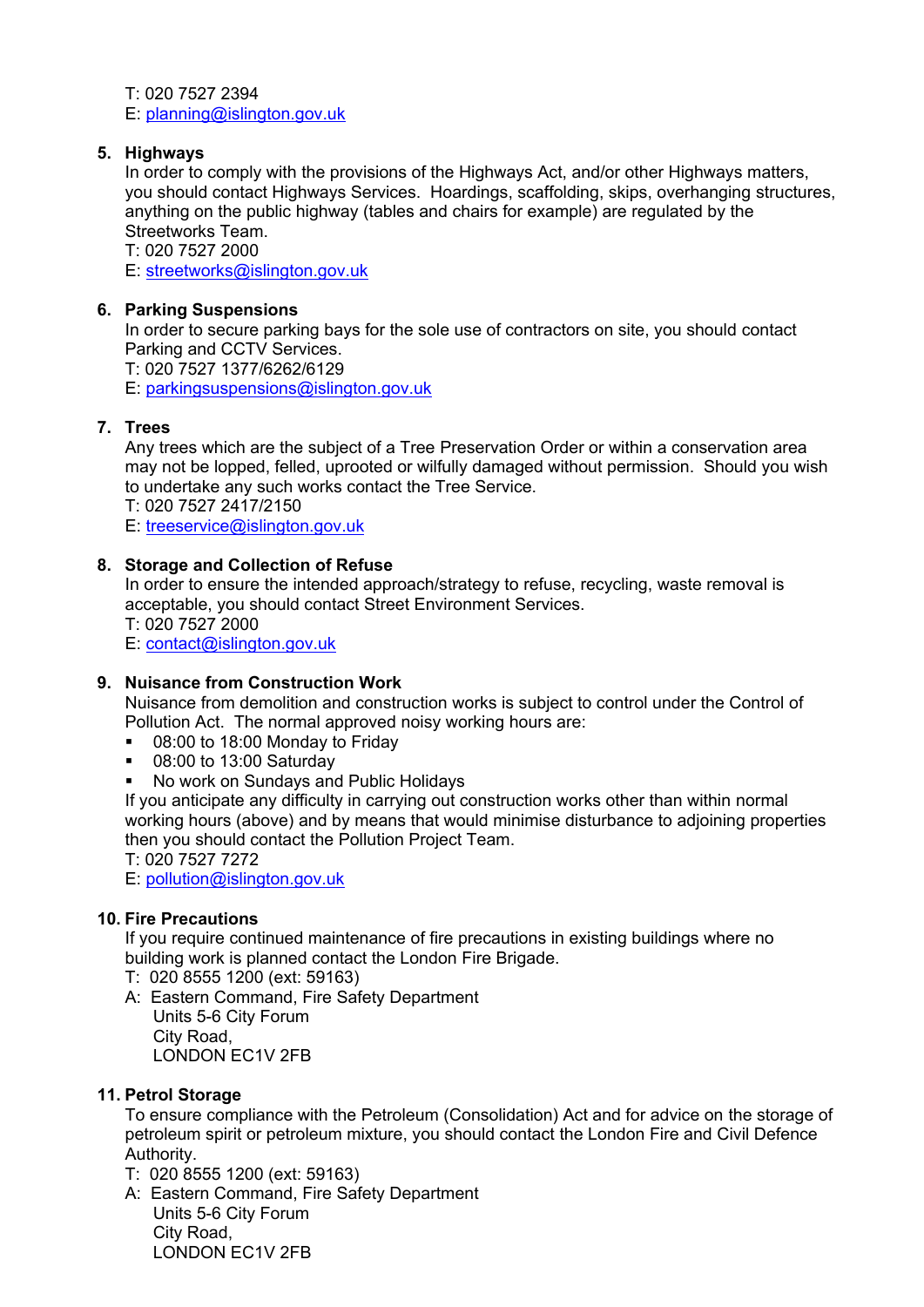## APPLICANT'S RIGHTS FOLLOWING THE GRANT OR REFUSAL OF PERMISSION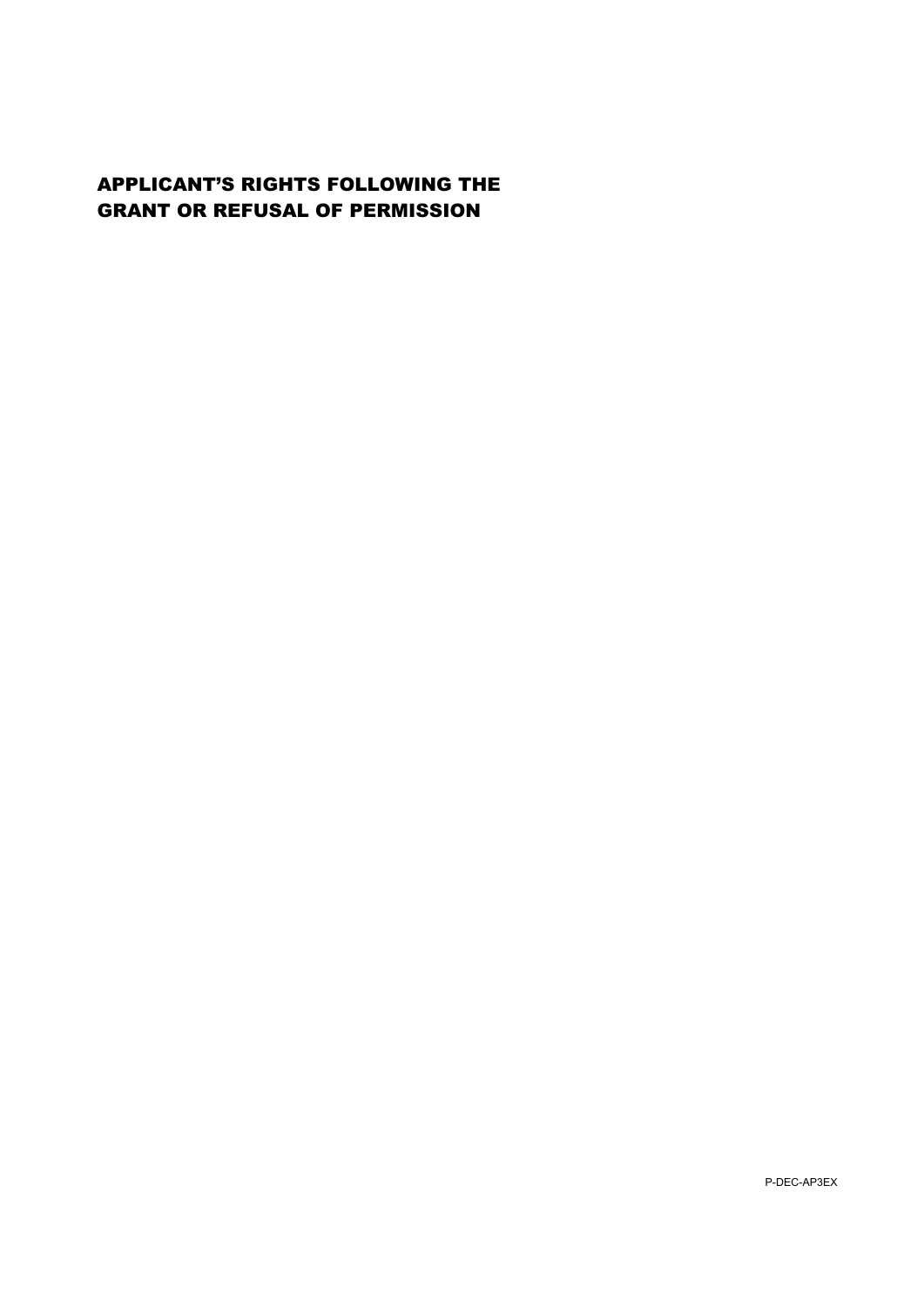## **1. Appeals to the Secretary of State**

Should you (an applicant/agent) feel aggrieved by the decision of the council to either refuse permission or to grant permission subject to conditions, you can appeal to the Secretary of State for the Department of Communities and Local Government – Section 78 of the Town and Country Planning Act 1990 / Sections 20 and 21 of the Planning (Listed Building and Conservation Areas) Act 1990. Any such appeal must be made within the relevant timescale for the application types noted below, beginning from the date of the decision notice (unless an extended period has been agreed in writing with the council):

- **Six months:** Full (excluding Householder and Minor Commercial applications), listed building, conservation area consent, Section 73 'variation/removal', Section 73 'minor-material amendment', extension of time, and prior approval applications.
- **12 weeks:** Householder planning, Householder prior approval and Minor Commercial applications.
- **8 weeks:** Advertisement consent applications.
- **No timescale:** Certificate of lawful development (existing/proposed) applications.

Where an enforcement notice has been issued the appeal period may be significantly reduced, subject to the following criteria:

- The development proposed by your application is the same or substantially the same as development that is currently the subject of an enforcement notice: **28 days of the date of the application decision**.
- An enforcement notice is served **after the decision on your application** relating to the same or substantially the same land and development as in your application and if you want to appeal against the council's decision you are advised to appeal against the Enforcement Notice and to do so before the Effective Date stated on the Enforcement Notice..

Appeals must be made using the prescribed form(s) of The Planning Inspectorate (PINS) obtained from [www.planning-inspectorate.gov.uk](http://www.planning-inspectorate.gov.uk) or by contacting 03034445000. A copy of any appeal should be sent both to PINS and the council (attn: Planning Appeals Officer).

The Secretary of State can allow a longer period for giving notice of an appeal, but will not normally be prepared to use this power unless there are exceptional/special circumstances. The Secretary of State can refuse to consider an appeal if the council could not have granted planning permission for the proposed development or could not have granted it without the conditions it imposed, having regard to the statutory requirements and provisions of the Development Order and to any direction given under the Order. In practice, it is uncommon for the Secretary of State to refuse to consider appeals solely because the council based its decision on a 'direction given by the Secretary of State'.

## **2. Subsequent Application Fees**

No planning fee would be payable should a revised application be submitted within 12 months of the decision. This 'fee waiver' is permitted only where the new application meets the following criteria:

- the applicant is the same as the applicant of the original application
- site boundary is the same as the site boundary of the original application
- $\blacksquare$  the nature of development remains the same.

## **3. Purchase Notices**

Should either the council or the Secretary of State refuse permission or to grant permission subject to conditions, the owner may claim that the land cannot be put to a reasonably beneficial use in its existing state nor through carrying out of any development which has been or could be permitted. In such a case, the owner may serve a purchase notice on the council. This notice will require the council to purchase the owner's interest in the land in accordance with the provisions of Part IV of the Town and Country Planning Act 1990 and Section 32 of the Planning (Listed Buildings Conservation Areas) Act 1990.

## **4. Compensation**

In certain circumstances compensation may be claimed from the council if permission is refused or granted subject to condition(s) by the Secretary of State on appeal or on reference to the Secretary of State. These circumstances are set our in Section 114 and related